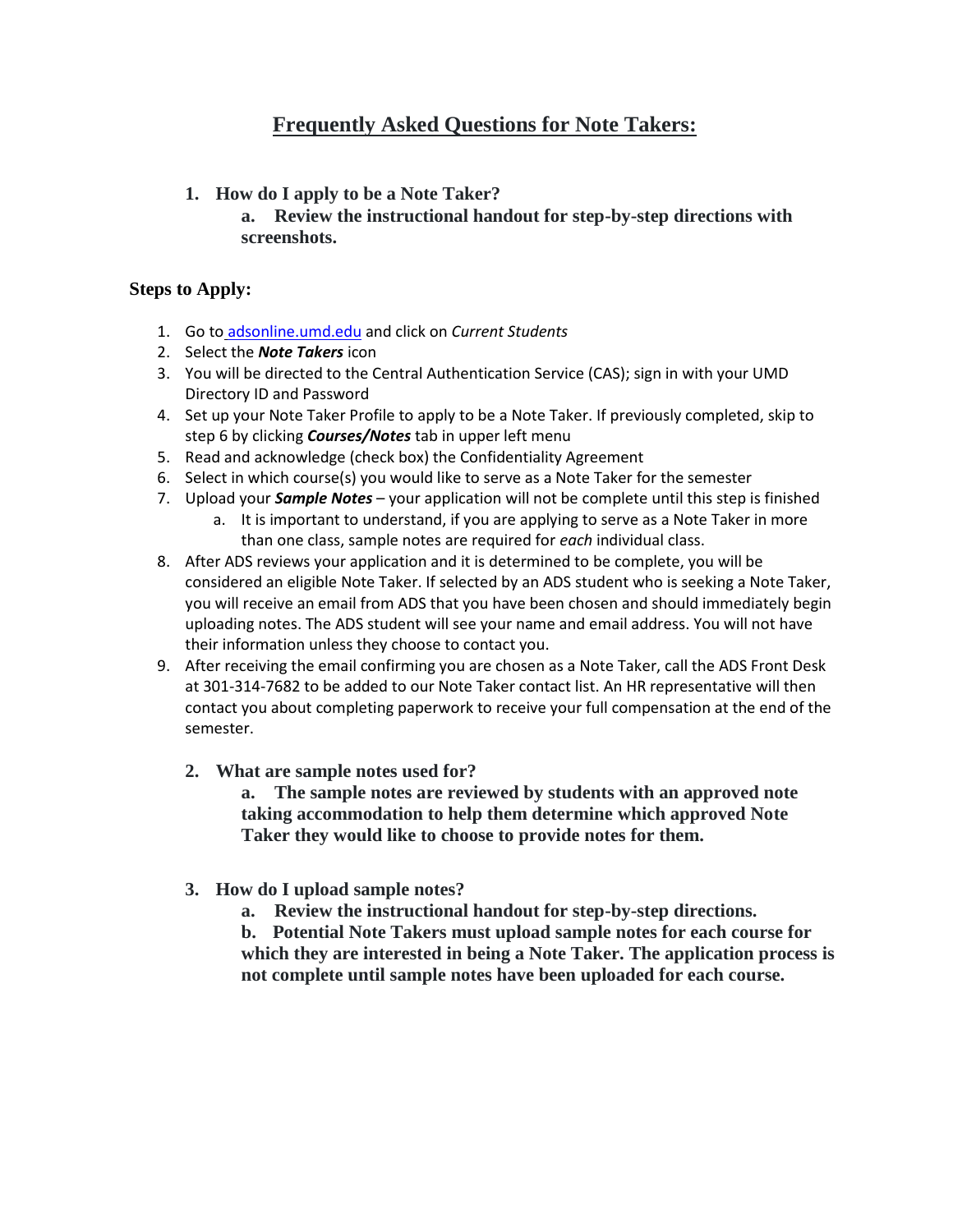- **4. How does the Note Taker selection process work?**
	- **a. Once your profile and sample notes have been uploaded, students with an approved note taking accommodation will have the option to review all sample notes and select a note taker based on these samples. You will be contacted via email, if selected to be a Note Taker.**
- **5. Can I be a note taker for multiple classes?**

**a. Yes, students are encouraged to apply to take notes for any classes in which they are currently enrolled.**

**6. What if I am not selected for the current semester? a. The demand for a note taker changes every semester, so if you are not selected during the current semester, please do not be discouraged. The ADS welcomes you to reapply in all future semesters.**

**7. What do I do if I drop/withdraw from the course for which I was a Note Taker?**

**a. Email adsnotetaking@umd.edu to inform them of your schedule change.**

**8. What do I do if the student I was performing the note taking service for drops/withdraws from the class?**

**a. Email adsnotetaking@umd.edu to discuss how this change impacts your compensation.**

**9. Will the student I am sharing notes with know my identity/contact information?**

**a. Yes. The system will display your name and email address.**

**10. Will I know the identity/contact information of the student with whom I am sharing notes?**

**a. No. By using the online portal, Note Takers will only see a need for notes in a class (ex. History 100), but the identity and contact information of the person receiving notes is confidential (unless they choose to identify themselves by contacting you).**

**11. Can I become a Note Taker for a friend in my class?**

**a. Yes. If you have created a profile and uploaded a sample of your notes, your peers are welcome to select you as their Note Taker.**

**12. How do I get paid for my note taking?**

**a. In order to get paid, Note Takers must complete all payroll forms. ADS Note Taking will contact you to inform you of the process for completing the necessary forms. Failure to complete forms in a timely manner, could delay your compensation.**